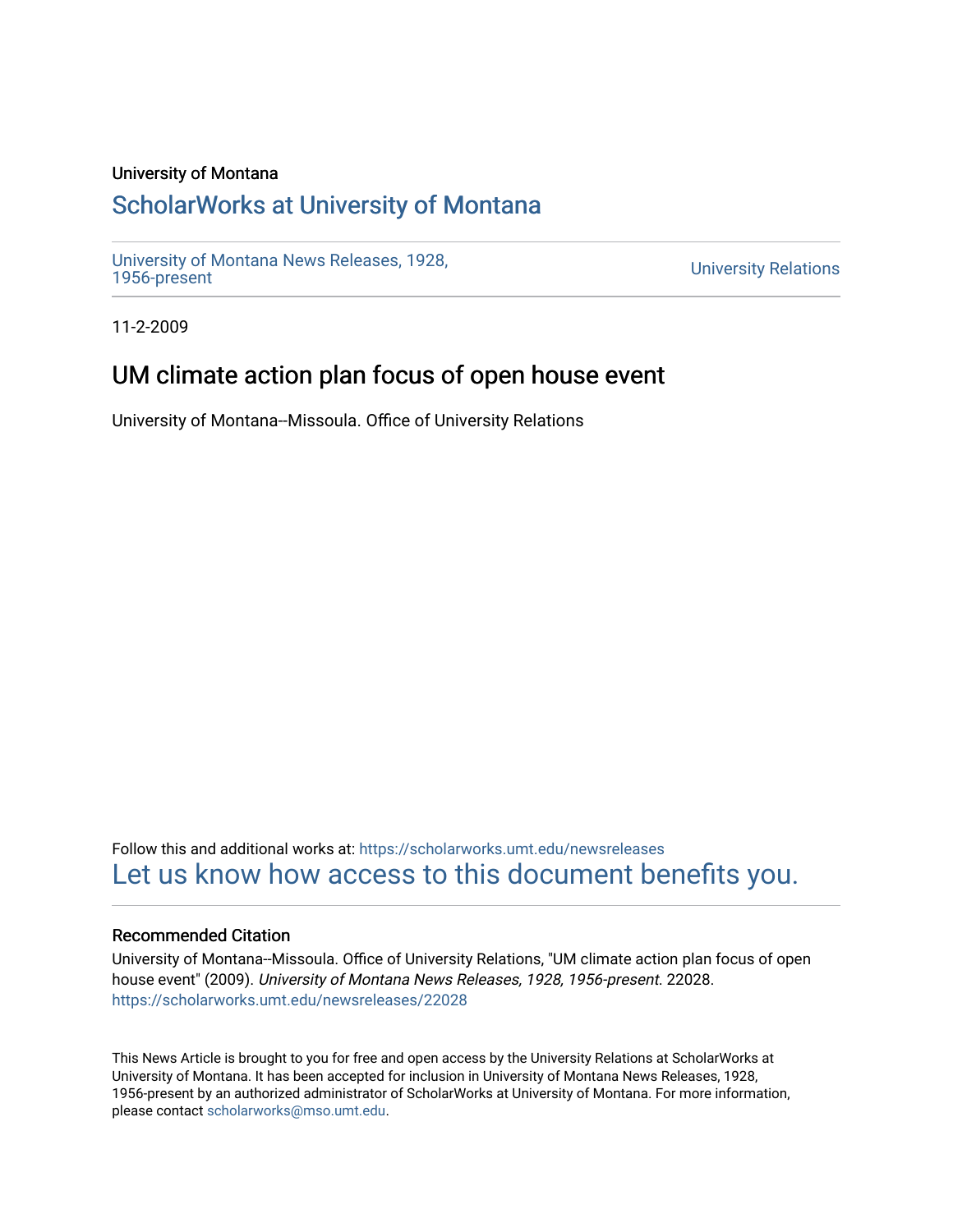

UNIVERSITY RELATIONS • MISSOULA, MT 59812 \* 406.243.2522 • FAX: 406.243.4520

# NEWS RELEASE

Nov. 2, 2009

**Contact:** Cherie Peacock, sustainability coordinator, UM Office of Sustainability, 406-243- 6001, [cherie.peacock@umontana.edu.](mailto:cherie.peacock@umontana.edu)

### **UM CLIMATE ACTION PLAN FOCUS OF OPEN HOUSE EVENT**

#### **MISSOULA —**

The University of Montana will hold an open house at 3 p.m. Tuesday, Nov. 17, at the University Center Theater to provide the public an opportunity to comment on the draft of UM's Climate Action Plan.

The plan addresses the three largest sectors of UM carbon dioxide emissions: purchased electricity, transportation and energy on campus from the steam co-generator.

In 2007 UM President George Dennison signed the American College and University President Climate Commitment, dedicating UM to reduce its carbon emissions.

Last year UM achieved several milestones toward that goal. The University completed its first-ever Greenhouse Gas Inventory, created the Office of Sustainability and hired a full-time sustainability coordinator, Cherie Peacock.

Peacock's primary focus has been to draft the University's Climate Action Plan.

Information about the plan and the University's sustainability efforts is on the Greening UM Web site at [http://www.umt.edu/greeningum.](http://www.umt.edu/greeningum) For more information, call Peacock at 406- 243-6001 or e-mail [cherie.peacock@umontana.edu.](mailto:cherie.peacock@umontana.edu)

###